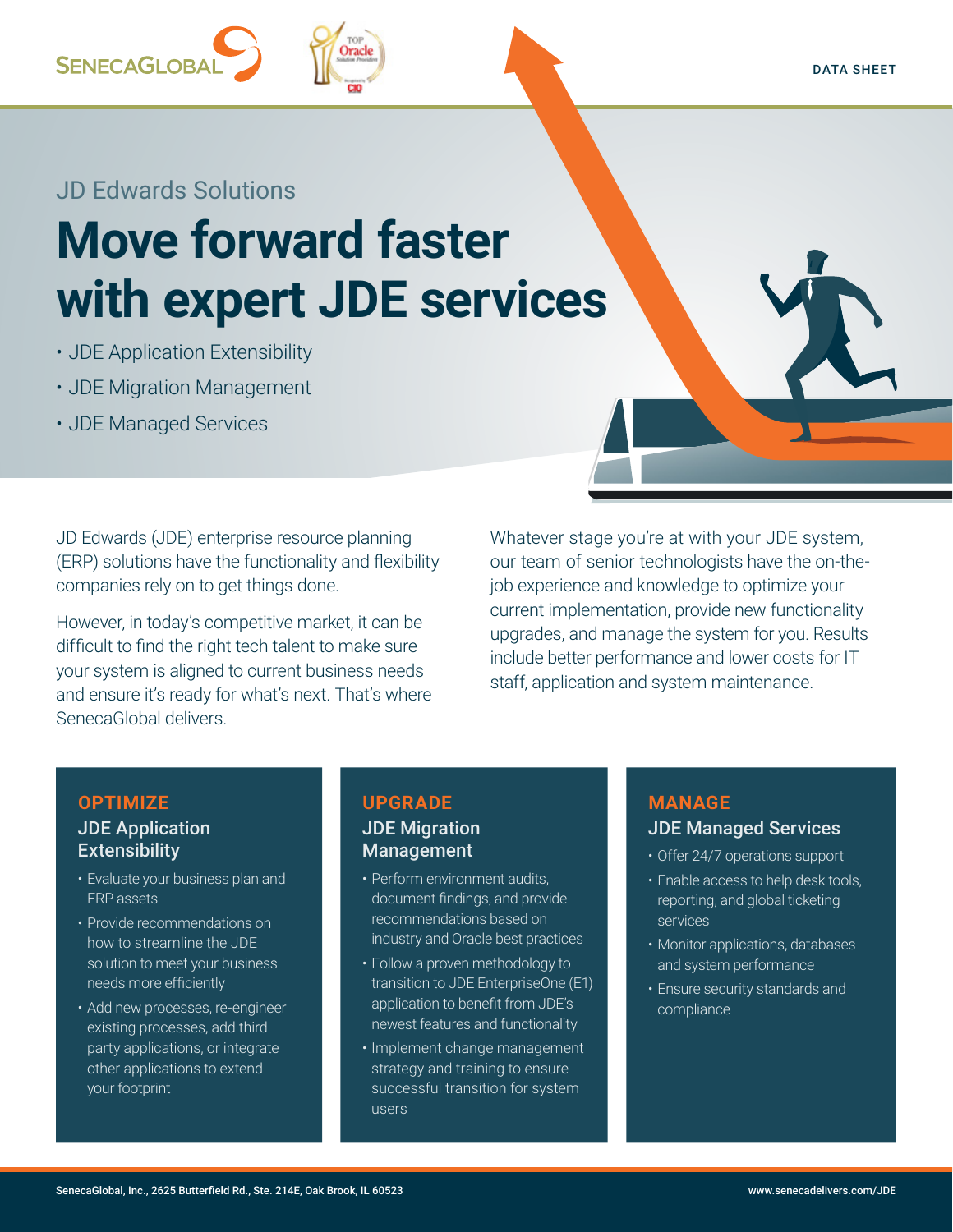# **SENECAGLOBA**

### JD Edwards Solutions

## **Move forward faster with expert JDE services**

- JDE Application Extensibility
- JDE Migration Management
- JDE Managed Services

JD Edwards (JDE) enterprise resource planning (ERP) solutions have the functionality and flexibility companies rely on to get things done.

However, in today's competitive market, it can be difficult to find the right tech talent to make sure your system is aligned to current business needs and ensure it's ready for what's next. That's where SenecaGlobal delivers.

Whatever stage you're at with your JDE system, our team of senior technologists have the on-the-job experience and

knowledge to optimize your current implementation, provide new functionality upgrades, and manage the system for you. Results include better performance and lower costs for IT staff, application and system maintenance.

#### **OPTIMIZE** JDE Application **Extensibility**

- Evaluate your business plan and ERP assets
- Provide recommendations on how to streamline the JDE solution to meet your business needs more efficiently
- Add new processes, re-engineer existing processes, add third party applications, or integrate other applications to extend your footprint

#### **UPGRADE**

#### JDE Migration Management

- Perform environment audits, document findings, and provide recommendations based on industry and Oracle best practices
- Follow a proven methodology to transition to JDE EnterpriseOne (E1) application to benefit from JDE's newest features and functionality
- Implement change management strategy and training to ensure successful transition for system users

#### **MANAGE**

#### JDE Managed Services

- Offer 24/7 operations support
- Enable access to help desk tools, reporting, and global ticketing services
- Monitor applications, databases and system performance
- Ensure security standards and compliance